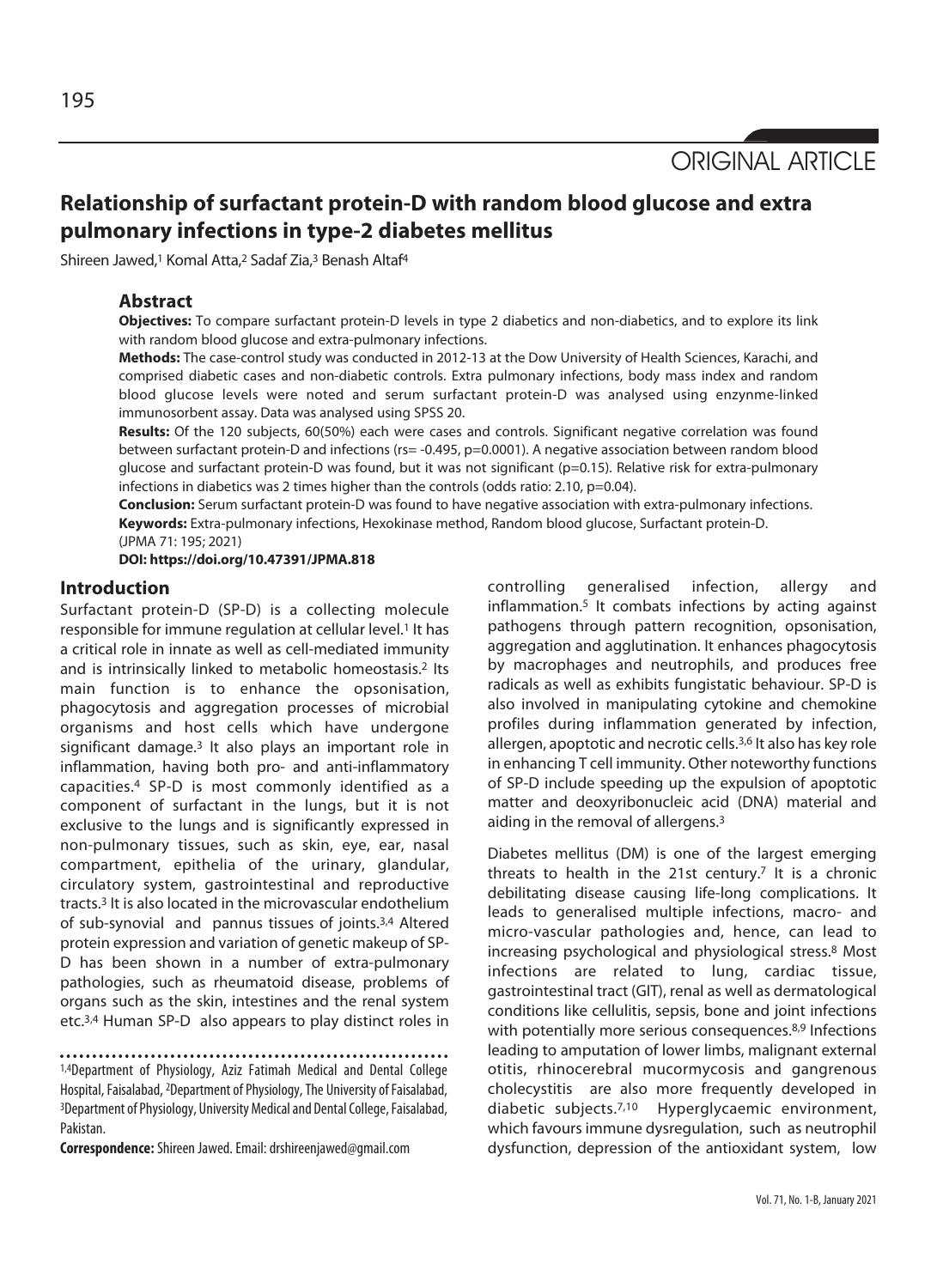production of cytokines, reduced response of T cells and humoral immunity, is the most probable mechanism of frequent infections in diabetic patients.11 Pathogens to which diabetic patients show particular susceptibility are known to bind and agglutinated by SP-D for clearance, hence it has a role in combating infectious diseases which are more prevalent in individuals with DM.12 These include bacteria like staphylococcus (S.) aureu, escherichia (E.) coli, klebsiella (K.) pneumonia, pseudomonas (P.) aeruginosa, and other pathogenic bacteria.3 Enveloped viruses like human immunodeficiency virus (HIV), influenza A virus and fungi, including Candida (C.) albicans, alternaria tenuis, aspergillus (A.) fumigatus and cryptococcus neoformans.3 SP-D can also defend against human reproductive system infections caused by chlamydia trachomatis.3 Presence of SP-D in the female reproductive tract combats sexuallytransmitted infections by interacting with HIV and potentially inhibits its infectivity of cluster of differentiation 4 (CD4) T cells directly. It also enhances the binding of HIV to immature monocyte-derived dendritic cells (iMDDCs), and facilitates HIV capture and transfer infectious HIV particles from Dendritic cells (DCs) to T cells, and, hence, it is a dual modulator of HIV infection.13 SP-D plays a protective role against urinary tract infections (UTIs) by inhibiting the growth of uropathogenic bacteria, such as E. coli and reducing bacterial adherence to human bladder cells. It has an important role in the prevention of tubulointerstitial fibrosis, which is the common pathway to end-stage renal disease, over-expressing SP-D in human kidney suppresses the expression of monocyte chemoattractant protein-1 which is responsible for progression of this renal disease.14 Expression of SP-D in outer layers of skin which are in direct contact with pathogens explains its role in innate immunity of skin. Additionally, the strong expression SP-D in inflammatory pathologies support its role in inflammatory diseases of skin, like psoriasis and atopic dermatitis.3 Expression of SP-D in extra-pulmonary regions and their interaction with various pathogens highlights its generalised role in innate immunity and is evident of widespread activities. In the future, it might be useful as a means for the prevention and novel therapeutic approaches for the treatment of common infections, especially in immuno-compromised patients, such as subjects with DM. Attempts to correlate SP-D glucose intolerance and generalised infections in diabetes have been done previously, but nothing has been ascertained yet.11,12

The current study was planned to compare the SP-D levels among diabetic and non-diabetic individuals and to find link between SP-D and random blood glucose (RBG).

## **Subjects and Methods**

The case-control study was conducted in 2012-3 at the Institute of Basic Medical Sciences (IBMS), Dow University of Health Sciences (DUHS), Karachi, in collaboration with the National Institute of Diabetes and Endocrinology (NIDE) and the Dow International Medical College (DIMC), DUHS, Karachi. After approval from the DUHS institutional review board, the sample size was calculated using Open-Epi calculator with prevalence (p) 13%, error (d) 5% and confidence interval (CI) 95%.15 This study comprised of diabetic and non-diabetic subjects of 30 to 60 years (60 in each group) including both genders. The sample was raised using non-probability purposive sampling from among diagnosed diabetic subjects attending the outpatient department (OPD) of NIDE during their regular visits, and non-diabetic subjects from among the employees of DIMC. Those included were diagnosed diabetic patients aged 30-60 years without any other known systemic and endocrine diseases, and agematched healthy subjects without diabetes or any other disease. Type 2 DM (T2DM) was defined according to the criteria recommended by the American Diabetes Association.16 Patients having random blood glucose (RBG) >200 mg/dl on 2 or more occasions, two-hour postglucose load (75g) plasma glucose >200 mg/dl during oral glucose tolerance test (OGTT), fasting blood glucose  $(FBG) \geq 126$  mg/dl or glycated haemoglobin (HbA1c) 6.5% were diagnosed as cases.16 The healthy subjects acted as controls. Those excluded were subjects with known history of other endocrine disorders, liver diseases, malignancy, cardiopulmonary diseases as well as drug addicts and smokers. Patients on insulin therapy were also excluded.

After taking informed written consent from each participant, extra-pulmonary infections were evaluated on the basis of medical history by using pre-designed proforma. Two or more severe infections in one year, or the need for antibiotics for two months/year were considered recurrent infections.17

Body mass index (BMI) was calculated by recording height in centimetres and weight in kilogram by stadiometer and weighing scale (ZT-120 health scale) respectively. BMI is a ratio of weight in kilogram to squared height in meters (kg/m2) and is a measure of body fat and obesity.18 Under sterile conditions, 5cc blood samples were drawn by venipuncture. Blood samples for RBG were collected in sodium fluoride tube to avoid glycolysis, and serum separator tubes (SST) were used for SP-D collection. Each sample for SP-D was allowed to clot at room temperature for half-an-hour and then serum was separated by centrifuging for 20 minutes. All sera were stored in labelled Eppendorf tubes at -80°C in Dow diagnostic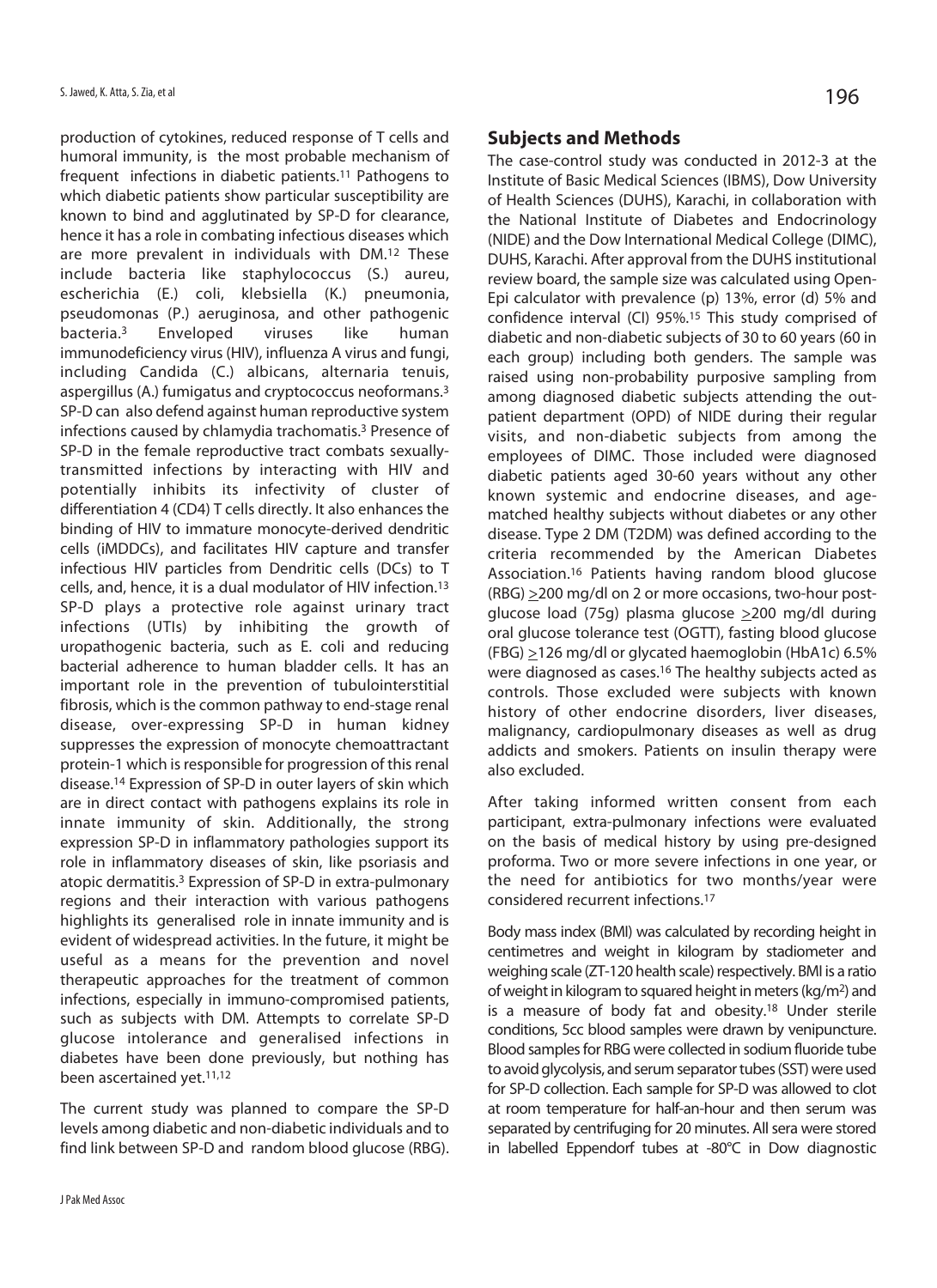research and reference laboratory (DDRRL) until analysed. Each sample was analysed for RBG and SP-D. RBG was determined by hexokinase method by automatic

biochemical analyzer (Hitachi 902, Roche diagnostic) which automatically calculated the analyte concentration of each sample. The analyzer used photometric technique for glucose estimation. SP-D was analyzed using enzyme-linked immunosorbent assay (Kit: DE194059101, De-medi-tec Laboratory, Germany). The assay had sensitivity of 0.01ng/ml.

Data was analysed using SPSS 20. It was expressed as mean ± standard deviation or frequency and percentage. Normality of data was checked by Shapiro-Wilk and the Kolmogorov-Smirnov tests. After stratifying assumptions, Independent t-test was used for comparison of mean SP-D, RBG and anthropometric measurements in the study groups. Chi-squared test was used to compare categorical variables between the groups. Simple linear regression analysis was applied to analyse the association between RBG and SPD. Relation between SP-D and infection was analysed by Pearson correlation. The study population was sub-divided into subjects with infection and without infections for comparison of SP-D levels among the total population on the basis of infections. Binomial logistic regression analysis was performed for estimation of odds ratio (OR) to establish independent risks of extrapulmonary infections and their recurrences in DM cases compared to non-diabetic controls. P >.05 was considered statistically significant.

### **Results**

Of the 120 subjects, 60(50%) each were cases and controls. The overall mean age was 45.00±11.6 years, and 82(68.3%) were males. Significant difference was found in mean weight and BMI between the two groups (Table-1).

Serum SP-D levels were significantly lower in cases compared to controls (p=0.036), while RBG was higher in cases (p=0.0002) (Figure-1). There was a negative



**P value RBG = 0.0002\* Mean Surfactant protein -D (SPD) is in nano gram /milliliter (ng/ml) P value SP-D = 0.036\* Statistically Significant difference at P < 0.05** 





**The line indicates negative linear relationship resulting from regression between variables. Beta coefficient (**β**) = - 0.151, Standard Error (SE) = 0.106, P value = 0.15 Dependent Variable is Surfactant protein -D (SP-D) Independent Variable is random blood glucose (RBG) P value <0.05 was considered as Statistically Significant.** 

**Figure-2:** Scatter plot showing negative linear relationship between random blood glucose (RBG) and surfactant protein-D (SP-D) of total population (n=120).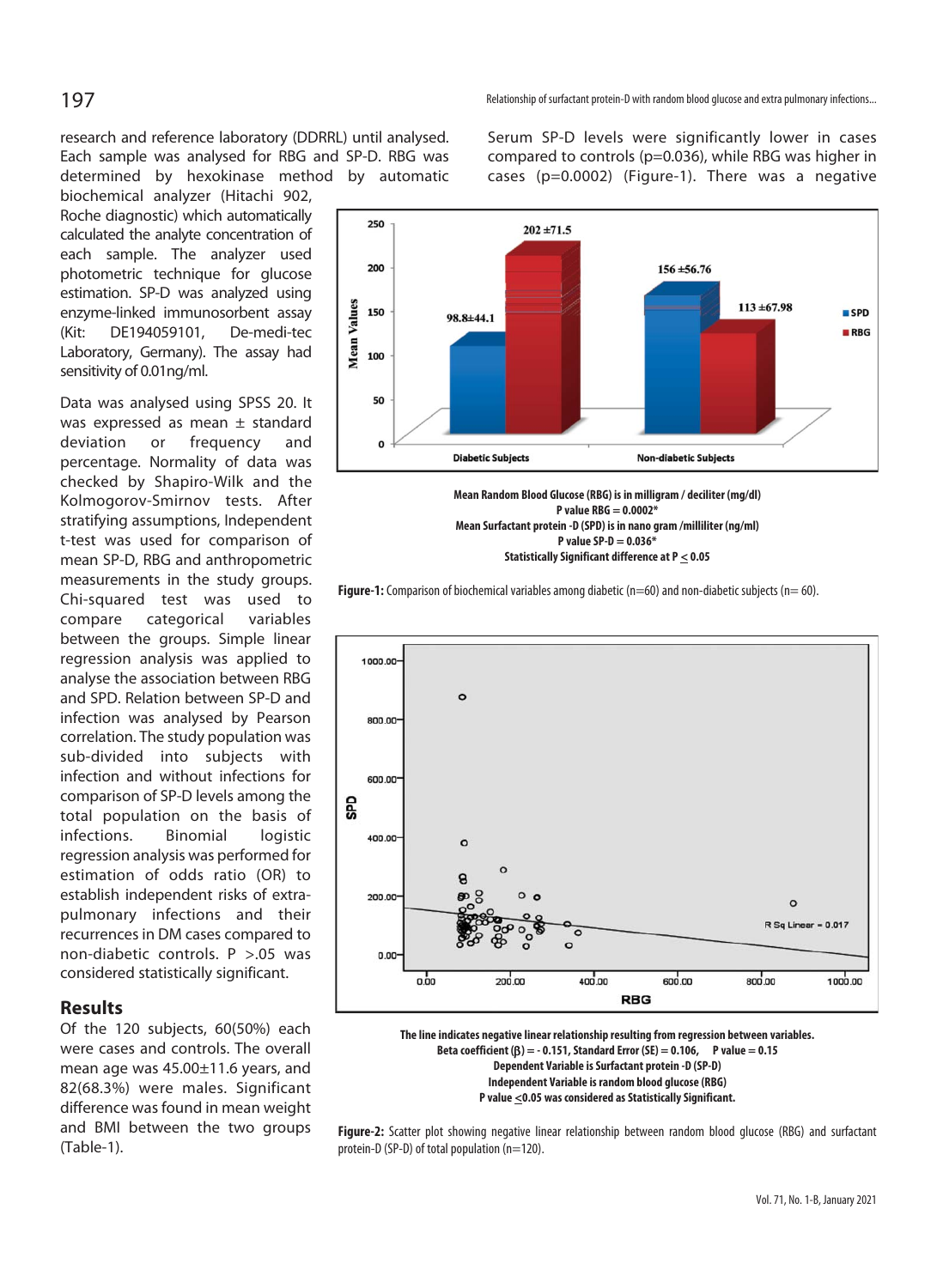

**Figure-3:** Comparison of surfactant protein -D (SP-D) in subjects with and without extra-pulmonary infections  $(n=120)$ .

**Table-1:** Basic characteristics of study population.

| <b>Parameters</b> | <b>Diabetic subjects</b><br>$(n=60)$<br>Mean $\pm$ SD | <b>Non-Diabetic Subjects</b><br>(Control group) $(n=60)$<br>Mean $\pm$ SD | P value  |
|-------------------|-------------------------------------------------------|---------------------------------------------------------------------------|----------|
| Age (years)       | $53.80 + 6.18$                                        | $49.2 + 8.83$                                                             | 0.45     |
| Height(meters)    | $1.63 \pm 0.11$                                       | $1.65 \pm 0.08$                                                           | 0.372    |
| Weight(kg)        | $73.1 \pm 13.42$                                      | $60.1 \pm 9.51$                                                           | $0.000*$ |
| BMI ( $kg/m2$ )   | $28.7 \pm 7.19$                                       | $21.8 \pm 2.72$                                                           | $0.000*$ |

 $BMI = body$  mass index,  $Kq = kilogram$ , Statistically Significant difference at  $P \le 0.05$ .

**Table-2:** Binomial logistic regression analysis to evaluate the independent effect of diabetes mellitus on extra pulmonary infections.

| Groups                                                                    | <b>Odd Ratio (OR) P- Value</b> |         | 95% CI        |
|---------------------------------------------------------------------------|--------------------------------|---------|---------------|
| Diabetic Subjects Vs non Diabetic Subjects                                | 2.10                           | $0.04*$ | $1.01 - 4.35$ |
| Statistically Significant difference at P < 0.05; CI: Confidence Interval |                                |         |               |

ally Significant difference at P  $<$  0.05; CI: Confidence Interval.

association between SP-D and RBG (Figure-2). Infection rates were significantly higher in cases than controls (p=0.04). Overall, 59(49.1%) subjects had history of extrapulmonary infections, while 61(50.8%) had no history of recurrent infections.

SP-D levels were lower in subjects with history of recurrent extra-pulmonary infections compared to subjects without history of infections (p=0.0002) (Figure-3). Pearson correlation coefficient was also significant (p=0.0001), indicating significant negative relation between SP-D and infections. The relative risk for extrapulmonary infections in diabetic patients was 2 times higher than nondiabetic controls (OR: 2.10, p=0.04).

#### **Discussion**

T2DM is an emerging global health issue.11 Generalised infections more frequently occur in diabetics due to their immuno-compromised state. SP-D is an immuno-modulatory protein that may aid in reducing oxidative stress and regulation of chronic inflammation.11 SP-D also aids in enhancing bacterial trapping by neutrophil extracellular traps (NETs) during neutrophil-mediated host defense.19

It has been postulated that high concentration of glucose and increased activity of elastases in diabetics result in reduction in the biological activity of SP-D and subsequent recurrent

pulmonary as well as extra-pulmonary infections. Deficiencies of SP-D have been found to be related with alterations of glucose metabolism. These deficiencies run in parallel with inflammation and infections.11 Glucose is one of the preferred ligands for carbohydrate recognition domain (CRD) of SP-D and potential inhibitor of the SP-D function in diabetes. High concentration of glucose can interfere with SP-D to interact with broad spectrum of pathogens and abolish neutralisation of different viruses.12 Moreover, SP-D is subjected to proteolytic degradation by elastases and contributes to reduction in SP-D activity.<sup>1</sup> In contrast to these factors, calcium and protease inhibitor alpha-2 macroglobulin (α2M) present in serum can abolish SP-D proteolysis and enhance its activity by binding to its domain.20 High concentration of glucose can compete with the  $\alpha$ <sub>2</sub>M. There will be an increase in cleavage and inactivation of CRD by elastases because of failure of  $\alpha$ 2M and SP-D interaction<sup>2</sup> Evidence shows association of SP-D gene single nucleotide polymorphisms (SNPs) with T2DM.2

The current study was planned to compare the SP-D levels among diabetics and age-matched non-diabetics and to correlate SP-D and extra-pulmonary infections in T2DM. It revealed higher rates of recurrent infections, including dermatological, foot infections, genitourinary tract and GIT infections in diabetics compared to the non-diabetics. OR indicated that the diabetic s had 2 times higher relative risk for extra-pulmonary infections than the controls. The findings are in line with earlier stdies done in the United Kingdom<sup>8</sup> and Canada.<sup>9</sup> The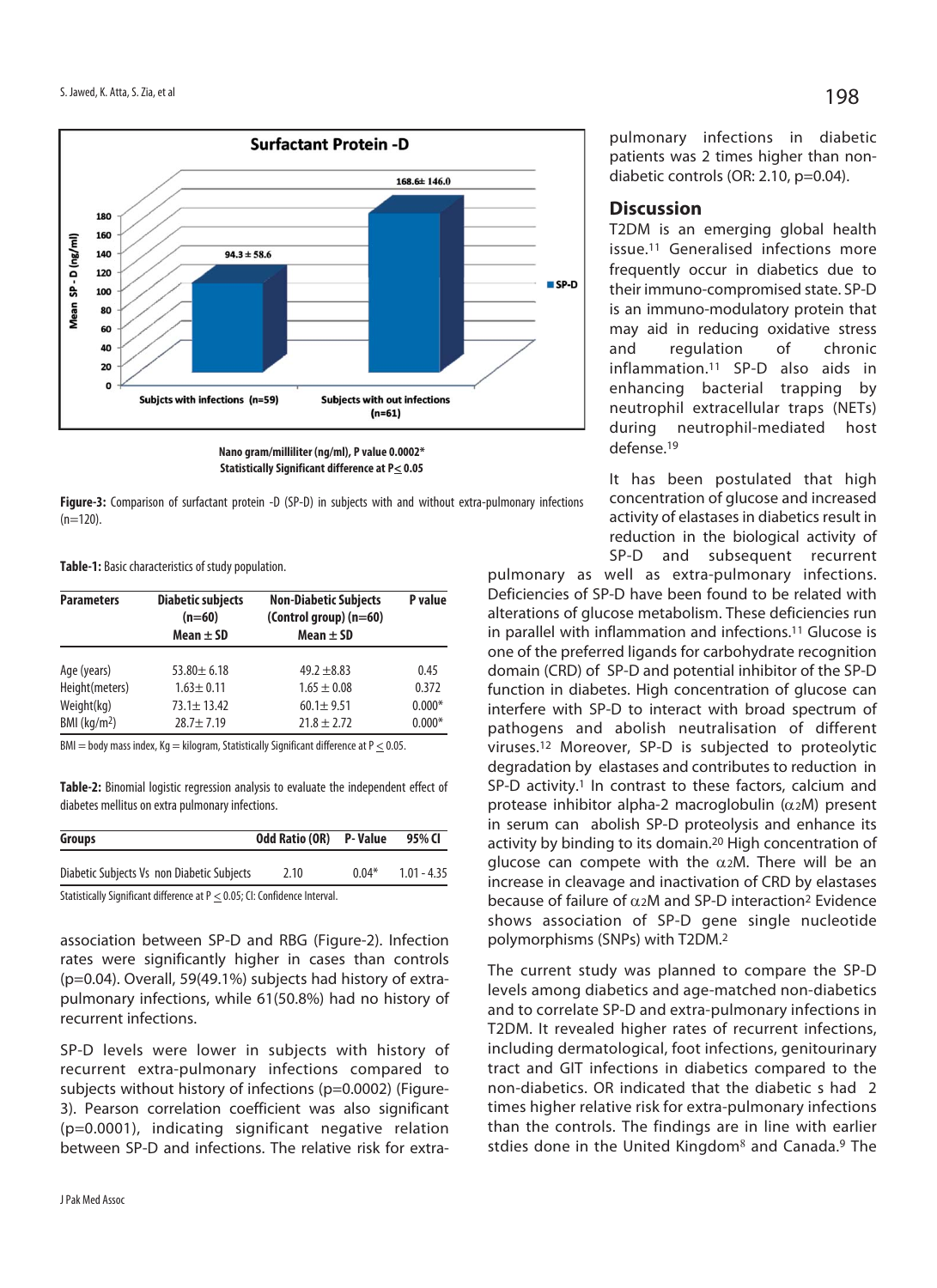current study found significantly lower levels of SP-D in diabetics (98.8ng/ml) than non-diabetics (156ng/ml) and this difference was statistically significant. This finding is also in accordance with literature.<sup>12,21</sup> However, contrary to our findings, a recent study documented increased serum SP-D in type 2 diabetics.22 The discrepancy is most probably because of the fact that they evaluated the relation between lung function and SP-D in diabetics over a long duration of >5 five years. Higher circulating SP-D levels might be because of increased transmigration of SP-D from the alveolar space into the blood due to increased permeability of pulmonary capillaries by chronic inflammation, which may reflect lung injury as a consequence of chronic diabetes.

Although in the current study, significantly lower levels of SP-D in diabetics were observed, the data indicated weak negative association between SP-D and RBG which was not significant. This might have been because of the small sample size. The finding is not in line with the reports from different regions of the world.11,12,21 The disparity concerning SP-D and blood glucose might be because of small sample size of the current study. The current study found that subjects with history of recurrent infections had decreased SP-D levels in comparison with subjects without infections, indicating a significant negative correlation of SP-D with infections. Deficiency of SP-D leads to reduction in ability of the immune system to eradicate pathogens and may cause frequent infections, and chronic inflammation.<sup>1,3</sup> It is evident that SP-D is on the crossroad of inflammation, glucose intolerance, insulin resistance and diabetes.12 In future it might be used as an appropriate preventive and therapeutic tool against common infections in immuno-compromised patients.

The current study has limitations. The causal link between diabetes and serum SP-D was not established, and the pathophysiological links involving SP-D, diabetes and infections were not explored. Despite the limitations, the current study remains the first from Pakistan concerning the association of SP-D and RBG.

## **Limitation**

This study was conducted in year 2012-13. Regretfully its publication was delayed.

We speculate that reduced SP-D levels could lead to infections and inflammation in diabetic patients but causal link between diabetes and serum SP-D was not established, additional Cohort studies should be conducted to establish causal link between T2DM and serum SP-D

199 **Partionship of surfactant protein-D** with random blood glucose and extra pulmonary infections...

## **Conclusion**

Patients with diabetes mellitus posed two-time more risk for extra-pulmonary infections and exhibited lower serum SP-D than non-diabetic subjects. SP-D was negatively associated with extra-pulmonary infections. SP-D and RBG were not significantly related.

**Disclaimer:** None.

## **Conflict of Interest:** None.

**Funding Source:** Funds for the purchase of ELISA kits were provided by the Dow University of Health Sciences (DUHS), Karachi.

## **References**

- Sorensen GL. Surfactant Protein D in Respiratory and Non-Respiratory Diseases. Front Med (Lausanne).2018;5:18.
- 2. Pueyo N, Ortega FJ, Mercader JM, Moreno-Navarrete JM, Sabater M, Bonàs S, et al. Common genetic variants of surfactant protein-D (SP-D) are associated with type 2 diabetes. PLoS One. 2013;8:e60468.
- 3. Ujma S, Horsnell WG, Katz AA, Clark HW, Schäfer G. Non-Pulmonary Immune Functions of Surfactant Proteins A and D. J Innate Immun. 2017; 9:3-11.
- 4. Christensen AF, Sorensen GL, Junker K, Revald PH, Varnum C, Sorensen FB, et al. Localization of surfactant protein-D in the rheumatoid synovial membrane. APMIS. 2018 ;126:9-13.
- 5. Schleh C, Rothen-Rutishauser BM, Blank F, Lauenstein HD, Nassimi M. Surfactant Protein D modulates allergen particle uptake and inflammatory response in a human epithelial airway model. Respir Res.2012;13:8.
- 6. Schleh C, Erpenbeck VJ, Winkler C, Lauenstein HD, Nassimi M, Braun A, et al. Allergen particle binding by human primary bronchial epithelial cells is modulated by surfactant protein D. Respir Res.2010; 11:83.
- 7. Casqueiro J, Casqueiro J, Alves C. Infections in patients with diabetes mellitus:A review of pathogenesis. Indian J Endocrinol Metab. 2012 Suppl 1:S27-36.
- 8. Carey IM, Critchley JA, DeWilde S, Harris T, Hosking FJ, Cook DG et al. Risk of Infection in Type 1 and Type 2 Diabetes Compared With the General Population: A Matched Cohort Study. Diabetes Care 2018; 41:513-21.
- 9. Abu-Ashour W, Twells LK, Valcour JE, Gamble JM. Diabetes and the occurrence of infection in primary care: a matched cohort study. BMC Infect Dis. 2018;18:67.
- 10. Jia L, Parker CN, Parker TJ, Kinnear EM, Derhy PH, Alvarado AM, et al. Incidence and risk factors for developing infection in patients presenting with uninfected diabetic foot ulcers. PLoS One. 2017; 12:e0177916.
- 11. Ghanayem NM, Abou Elnour ES, El Wahsh RA, El-Shazlya RM, Abou Elenin MA. Surfactant protein D in chronic obstructive pulmonary disease and type 2 diabetes mellitus. Menoufia Med J. 2017;30:297-304.
- 12. Fernández-Real JM, Valdés S, Manco M, Chico B, Botas P, Campo A, et al Surfactant protein D, a marker of lung innate immunity, is positively associated with insulin sensitivity. Diabetes Care . 2010;33:847-53.
- 13. Madsen J, Gaiha GD, Palaniyar N, Dong T, Mitchell DA, Clark HW. Surfactant Protein D modulates HIV infection of both T-cells and dendritic cells. PLoS One. 2013;8:e59047.
- 14. Hu F, Ding G, Zhang Z, Gatto LA, Hawgood S, Poulain FR, et al. Innate immunity of surfactant proteins A and D in urinary tract